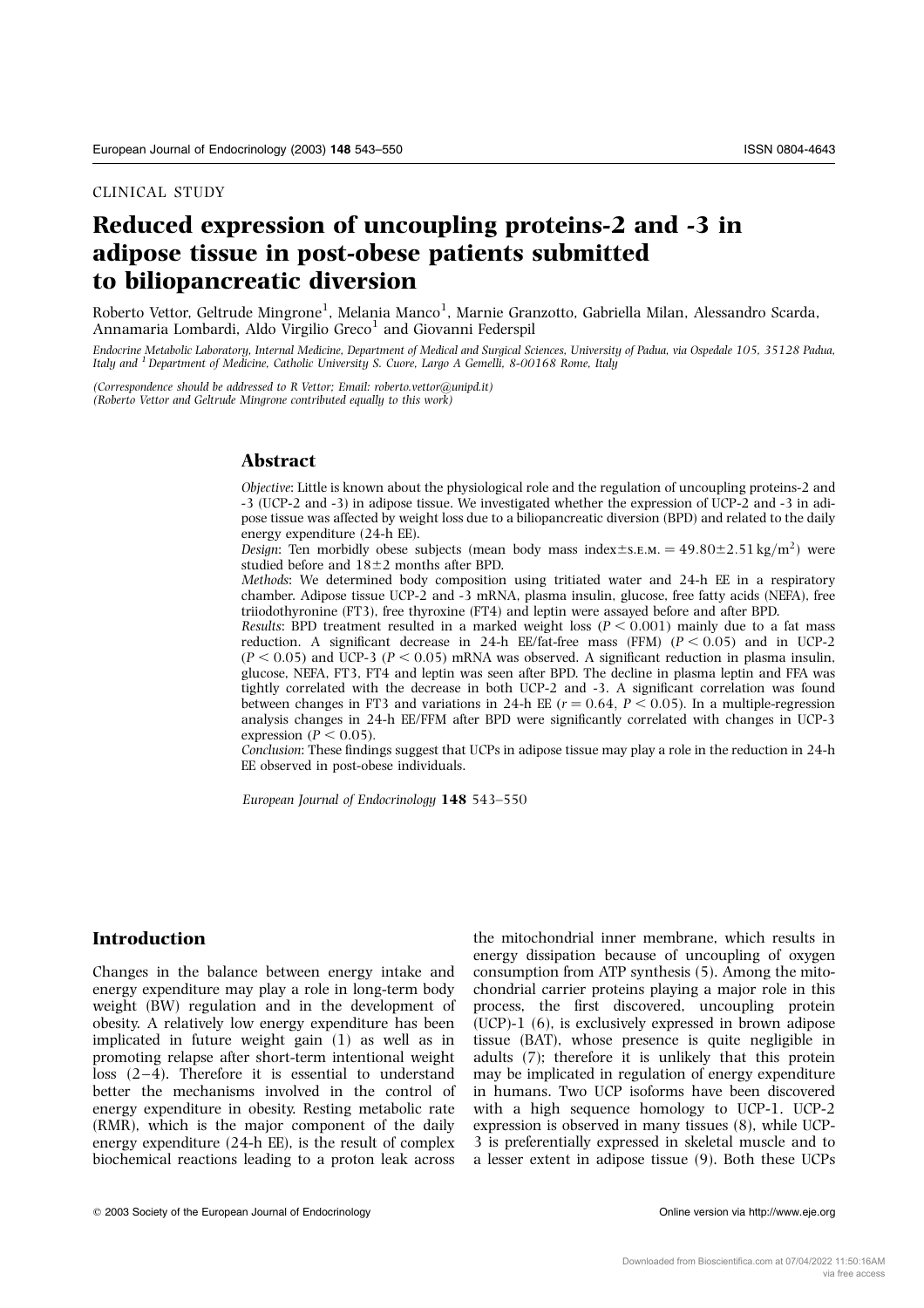were thought to be implicated in the regulation of EE and may contribute to obesity (10, 11). More recently this role has been questioned after the observations that during fasting, a condition in which there is a clear depression of EE, UCP expression is increased in skeletal muscle (12). This apparent contradiction has been explained by the involvement of these proteins in the mitochondrial free fatty acid (NEFA) oxidation (13). Little information is currently available about factors controlling UCP-2 gene expression in human adipose tissue and the physiological role of this UCP remains still controversial.

Studies in humans have suggested a correlation between UCP-2 gene expression in white adipose tissue (WAT) and body mass index (BMI) (12). However, other authors reported that the obese had reduced UCP-2 mRNA content only in visceral adipose tissue compared with lean subjects, while no difference was observed in s.c. adipose tissue (14). The expression of UCP-2 mRNA in adipose tissue has been reported to be up-regulated by fasting for 5 days (12). However, Barbe et al. (15) reported that weight loss obtained with a modest food limitation did not influence adipose tissue UCP-2 expression. Moreover, in obese women a very-low-calorie diet treatment for a short period of time resulted in a clear decrease in UCP-3 mRNA in adipose tissue tightly correlated with changes in EE, whereas adipose tissue UCP-2 mRNA levels remained unchanged (16). These observations do not allow us to assign to UCP-2 and -3 a precise role in the reduction in EE observed during energy restriction. The reduction in RMR that follows weight loss (17) is mainly due to the decrease in fat-free mass (FFM), which represents the major determinant of EE (18). Nevertheless, the adipose organ is the predominant body compartment to be modified during a high ipocaloric diet in obese people. Thus, it is interesting to investigate if changes in adipose tissue UCP mRNA are only due to the reduction of fat mass or are also related to variations in EE.

The present study was designed to examine the levels of UCP-2 and -3 mRNA expression in human adipose tissue in a group of morbidly obese patients before and after biliopancreatic diversion (BPD) and subsequent important weight loss. Another relevant aim of this work was to relate this measure to major changes in adipose tissue and 24-h EE.

#### Subjects and methods

#### Subjects

The study groups consisted of ten (seven male and three female) severely obese subjects (BMI =  $49.80 \pm$ 2.51 kg/m<sup>2</sup> (range 42.46–66.67)) who were studied twice: before and  $18\pm2$  months after BPD operation. None had impaired glucose tolerance, diabetes mellitus or any other endocrine or non-endocrine disease.

Before inclusion a physical examination was found normal. At the time of the baseline study, all subjects were on a free diet, with the following average composition: 60% carbohydrate, 30% fat, 10% protein (at least 1 g/kg BW). This dietary regimen was maintained for 1 week prior to the study. Their BW was stable for at least 2 months prior to the investigation. After the initial study, patients were submitted to surgery consisting of a partial gastrectomy with a distal Roux-en-Y reconstruction (19, 20). The study protocol was approved by the Institutional Ethical Committee of the Catholic University of Rome; the nature and purpose of the study were carefully explained to all subjects before they provided their written agreement to participate.

#### Body composition

Anthropometric parameters were determined at time 0 and  $18\pm2$  months after surgery. BW was measured to the nearest 0.1 kg by a beam scale, and height to the nearest 0.5 cm using a stadiometer (Holatin, Crosswell, UK). Total body water (TBW) was determined using 0.19 Bq of tritiated water in 5 ml saline solution administered as an i.v. bolus injection (21). Blood samples were drawn before and 3 h after the injection. Radioactivity was determined in duplicate on 0.5 ml plasma using a Beta-scintillation counter (Model 1600TR; Canberra-Packard, Meriden, CT, USA). Corrections were made (5%) for non-aqueous hydrogen exchange (22); water density at body temperature was assumed to be 0.99371 kg/l. TBW (kg) was computed as tritiated water dilution space (liters)  $\times$  0.95  $\times$  0.99371. The within-subject coefficient of variation (CV) for this method is 1.5% (23). FFM in kg was obtained by dividing the TBW by 0.732 (24).

#### Twenty-four hour EE

The measurement of energy expenditure in a respiratory chamber was performed. Subjects entered the chamber in the morning after an overnight fast and remained there for 24 h. Subjects were fed a standardized diet with the amount of calories calculated according to previously determined equations to achieve energy balance. Meals were provided at 0800, 1200, 1700 and 2000 h. The rate of energy expenditure was measured continuously, calculated for each 15 min interval. Spontaneous physical activity was detected by radar sensors and expressed as the percentage of time over the 24 h period in which activity was detected. Carbon dioxide production  $(VCO<sub>2</sub>)$  and oxygen consumption  $(VO<sub>2</sub>)$  were calculated at 15 min intervals, summed for the 24 h in the chamber. The 24 h respiratory quotient (24-RQ) was calculated as the ratio of 24-h  $VCO<sub>2</sub>$  and 24-h  $VO<sub>2</sub>$  and adjusted for the 24-h energy balance ((24-h energy intake)  $-$  (24-h EE) during the stay in the chamber) in a multiple-regression analysis,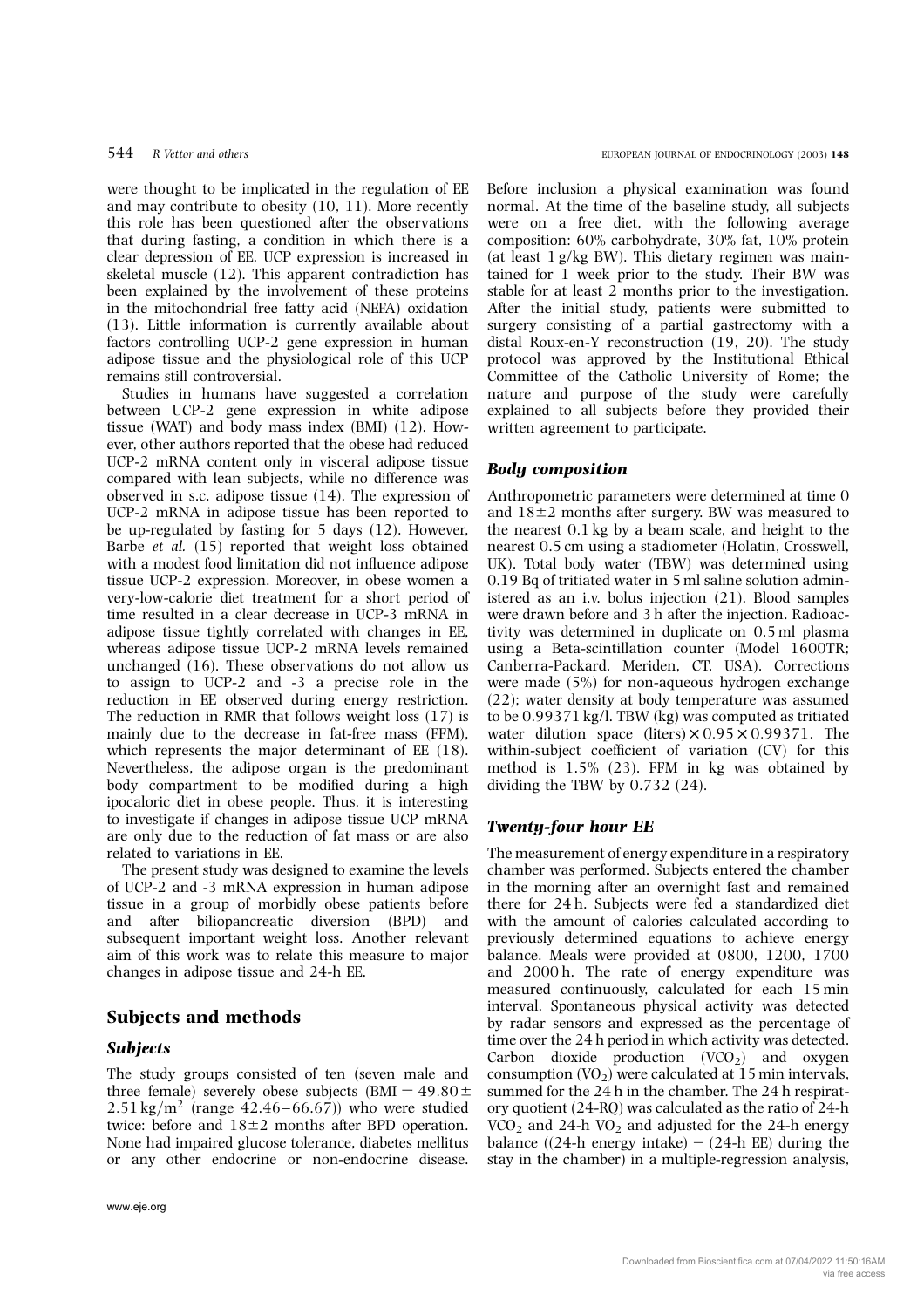as previously described (25). Results are presented as kcal/24 h and after normalization to FFM (kcal/24 h per kg).

## Hyperinsulinemic euglycemic clamp

Insulin sensitivity was determined in all subjects after an overnight fast by the euglycemic insulin clamp technique with an insulin infusion rate of 7 pmol/min per kg. Whole-body glucose uptake (M-value, in mg/kgBW/min) was determined by averaging the exogenous glucose infusion rates during the last 40 min of the clamp, and correcting them for the glucose space (26).

#### Biochemical analysis

Plasma glucose levels were measured by a glucose oxidase method (Beckman, Fullerton, CA, USA). NEFA levels were determined using a commercial kit (Boehringer–Mannheim KK, Tokyo, Japan).

Serum immunoreactive insulin was assayed by using microparticle enzyme immunoassay (Abbott, Pasadena, CA, USA). Thyrotropin (TSH), free thyroxine (FT4) and free triiodothyronine (FT3) were measured by automated chemiluminescence methods (ACS 180 SE; Bayer, Milan, Italy); serum leptin was measured with a kit from Linco Research, Inc. (St Charles, MO, USA). To avoid interassay variability, all specimens for a given substance were run in a single assay.

#### Adipose tissue biopsies

Biopsies were obtained under local anesthesia with lidocaine from the s.c. adipose tissue obtained by needle aspiration in the vastus lateralis muscle region. Tissue samples were washed to remove blood, immediately frozen in liquid nitrogen and stored at  $-80^{\circ}$ C for further analysis of UCP-2 and -3 mRNA levels. Biopsies were obtained before and after BPD surgical treatment.

# Isolation of RNA and RT-PCR determination of UCP-2 and -3 mRNA

Total RNA was isolated from adipose tissue using the RNAzol method (TEL-TEST, Inc., Friendswood, TX, USA). The concentration and purity of RNA were determined by absorbance at 260 and 280 nm. All the samples had a 260 to 280 absorbance ratio of about 2.0.

RNA was treated for 1 h at 37 $\degree$ C with 1 U RNAse-free DNAse I/ $\mu$ g RNA in 10  $\mu$ l buffer containing 40 mmol/l Tris-HCl, pH  $8.0$  and  $10$  mmol/l MgSO<sub>4</sub> and  $1$  mmol/l CaCl2. Two micrograms of total RNA were reverse-transcribed with 200 U Moloney murine leukemia virus reverse transcriptase (Promega Corporation, Madison, WI, USA) and 20 U RNAsin ribonuclease inhibitor in  $50 \mu l$  buffer containing dNTP mix  $(0.5 \text{ mmol/l} \text{ each})$ 

and 100 ng oligo(dT)<sub>15</sub> primer (Promega) in 50 mmol/l Tris-HCl pH 8.3, 75 mmol/l KCl, 3 mmol/l  $MgCl<sub>2</sub>$  and 10 mmol/l dithiothreitol. PCR was performed using Hot Star Taq DNA polymerase (Qiagen GmbH, Hilden, Germany) in  $25 \mu l$  standard buffer with  $1.5 \text{ mmol/l}$ MgCl<sub>2</sub>, 200  $\mu$ mol/l each dNTP and 40 pmol of each sense and antisense specific oligonucleotide primer. The primer sequences were chosen using OMIGA 2.0 and were 5'-TAAAGACCTCTATGCCAACACAGT-3' and 5'-CACGATGGAGGGGCCGGACTCATC-3' for β-actin, 5'-CTACTGCCACTGTGAAGTTTC-3' and 5'-TCGGGCA-ATGGTCTTGTAGG-3' for UCP-2, 5'-ACAGATGTGGTG-AAGGTCCG-3' and 5' -TACGAACATCACCACGTTCC-3' for UCP-3. Amplification products were of 241, 472 and 468 bp respectively.

The primers for  $\beta$ -actin were added at the tenth cycle of each PCR amplification to avoid a plateau situation. All the genes were amplified using 30 cycles at  $94^{\circ}$ C for 30 s,  $60^{\circ}$ C for 30 s and  $72^{\circ}$ C for 30 s, followed by 5 min final extension at  $72^{\circ}$ C.

After amplification,  $10 \mu l$  reaction mixture were separated by electrophoresis (1% agarose gel in Tris – borate–EDTA buffer), visualized using ethidium bromide staining, revealed with Image Master VDS (Amersham Pharmacia Biotech Europe GmbH, Freiburg, Germany) and densitometrically analyzed with Image Master Total Lab 1.00 software (Amersham Pharmacia).

The number of cycles for the semiquantitative RT-PCR analysis and the conditions of the reaction temperature were estimated to be optimal for a linear relationship between the amount of input template and the amounts of PCR product generated over a significant concentration range: 20–100 ng from total RNA. In particular the linearity of the RT-PCR amplifications for all the tested genes was measured at 15, 30 and 40 cycles (data not shown).

Levels of mRNA were expressed as the ratio of signal intensity for the target genes relative to that for  $\beta$ -actin. The RT-PCR analyses were performed three times on the same sample; the intra-assay CV was  $\leq 5\%$ .

# Statistical analysis

Data are shown as means $\pm$ s.E.M. and one-way ANOVA was used to compare before and after values ( $P < 0.05$ ) was considered significant). Single-linear and multipleregression analyses were performed. All analyses were performed with STATISTICA for Windows package (StatSoft, Inc., Tulsa, OK, USA).

# Results

# Effects of BPD on body composition and 24-h EE

After BPD the subjects had lost around 32% of their initial BW (mean weight loss  $44.89 \pm 5.94$  kg,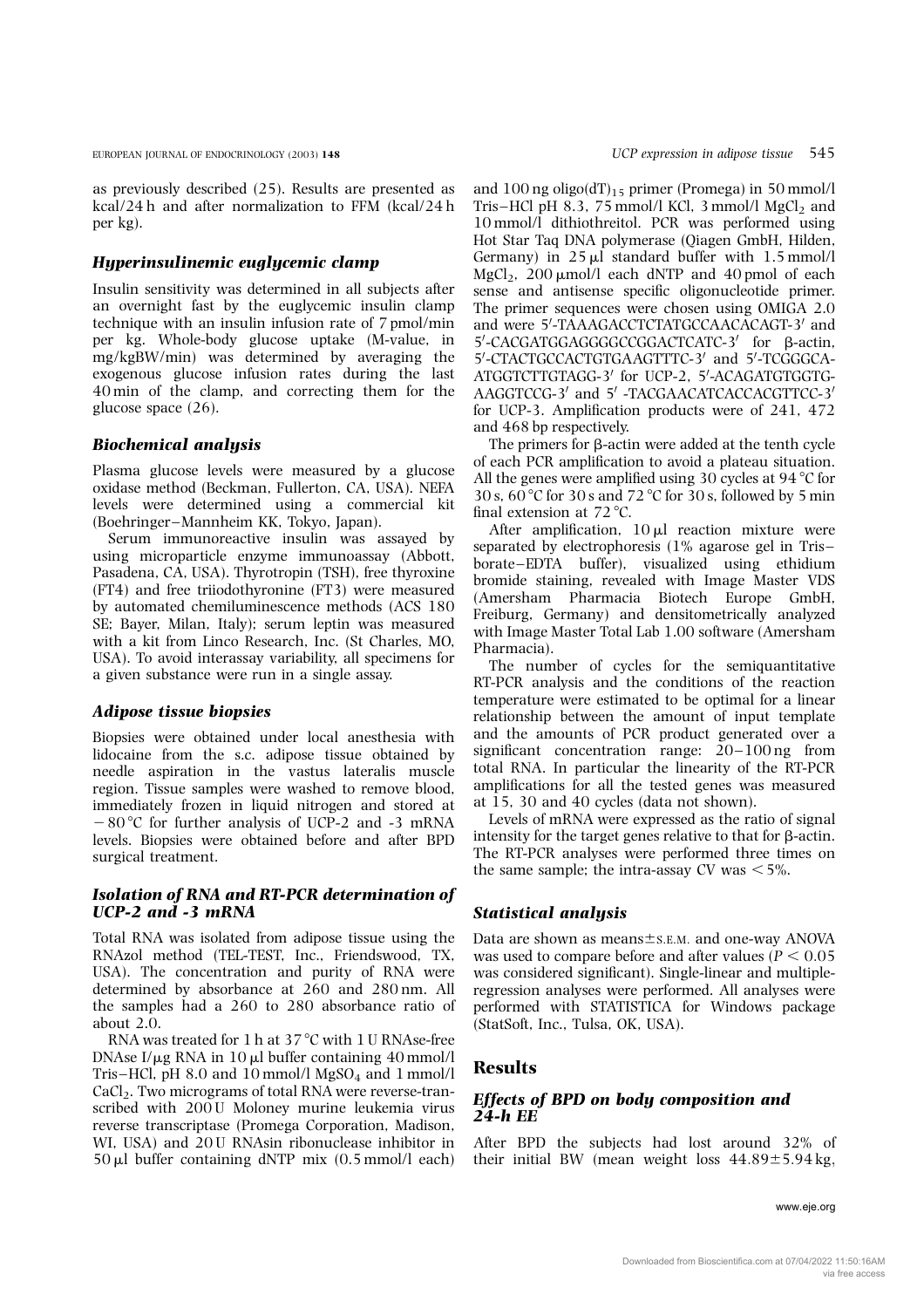range 22–80 kg). Changes in body composition are reported in Table 1. EE expressed in absolute terms  $(-721.56\pm135.35$  kcal/24 h) or normalized by FFM  $(-6.51\pm1.27 \text{ kcal}/24 \text{ h}$  per kg) was significantly reduced after BPD, as reported in Table 2.

#### Insulin sensitivity

A significant reduction in plasma insulin, glucose, NEFA and triglycerides was seen after BPD (Table 3). On the clamp, insulin-mediated whole-body glucose uptake that appeared markedly impaired before treatment was significantly improved after weight loss in the BPD group (Table 3).

# Leptin and thyroid hormones

After BPD  $(18\pm2$  months) we observed a significant fall in leptin plasma levels  $(-61\%)$  that exceeded the percent of decrease in fat stores  $(-42%)$  (Table 3). Table 3 shows the changes in thyroid hormones before and after weight reduction. Both FT3 and FT4 declined significantly, while TSH remained unchanged.

#### Effects of BPD on adipose tissue UCP-2 and -3 mRNA levels

UCP-2 mRNA levels in adipose tissue were significantly reduced after weight loss by  $70\%$   $(82.80\pm27.48$  vs  $25.13\pm7.41$  arbitrary units (a.u.),  $P < 0.05$ ) The adipose tissue level of UCP3 mRNA was reduced by 50%  $(96.11\pm15.45 \text{ vs } 47.51\pm12.47 \text{ a.u.}; P < 0.05) \text{ in the }$ biopsies obtained after BPD as compared with initial values (Fig. 1).

Table 1 Anthropometric characteristics of obese subjects  $(n = 10)$  at the beginning of the study and after BPD; means $\pm$ s.E.M. Statistics were performed by one-way ANOVA.

|               | <b>Before BPD</b> | <b>After BPD</b> | P value |
|---------------|-------------------|------------------|---------|
| BW (kg)       | 135.80±6.46       | $92.30 \pm 5.89$ | 0.00002 |
| BMI $(kg/m2)$ | 49.80 ± 2.51      | $34.15 \pm 2.90$ | 0.00002 |
| $FM$ (kg)     | $62.50 \pm 3.24$  | $26.60 \pm 3.59$ | 0.00001 |
| FM(%)         | $45.98 \pm 0.72$  | $26.08 \pm 5.21$ | 0.00257 |
| FFM (kg)      | 73.30 ± 3.49      | $65.70 \pm 3.68$ | 0.02196 |
| FFM $(%)$     | $54.02 \pm 0.72$  | 71.87 ± 2.42     | 0.00001 |

FM, fat mass.

Table 2 Effects of BPD on changes in the energy metabolism profile as assessed by a calorimetric chamber; means $\pm$ s.E.M. of 10 subjects. Statistics were performed by one-way ANOVA.

|                       | <b>Before BPD</b>                    | <b>After BPD</b>  | P value |
|-----------------------|--------------------------------------|-------------------|---------|
| $VO2$ (ml/min)        | $359.33 \pm 18.94$                   | $263.69 \pm 7.69$ | 0.00037 |
| $VCO2$ (ml/min)       | 284.67 ± 15.58                       | 225.66±5.84       | 0.00198 |
| RQ                    | $0.79 + 0.00$                        | $0.86 \pm 0.01$   | 0.00001 |
| EE (kcal/24 h)        | 2563.10±174.27 1878.50±92.48 0.00273 |                   |         |
| EE/FFM (kcal/24 h/kg) | $34.95 \pm 1.52$                     | $28.81 \pm 0.81$  | 0.00062 |
| $N_2$ (g/24 h)        | $10.39 \pm 0.46$                     | $13.70 \pm 0.40$  | 0.00012 |

Table 3 Effects of BPD on changes in the endocrine and metabolic parameters; means $\pm$ s.E.M. of 10 subjects. Statistics were performed by one-way ANOVA.

|                        | <b>Before BPD</b> | <b>After BPD</b>          | P value  |
|------------------------|-------------------|---------------------------|----------|
| Glucose (mg/dl)        | $90.90 \pm 1.73$  | 72.20 ± 0.76              | < 0.0001 |
| Tryglycerides (mg/dl)  | 181.90±6.25       | $88.90 \pm 4.33$          | < 0.0001 |
| $NEFA$ ( $\mu$ mol/l)  |                   | 948.80±66.17 480.80±34.94 | 0.00001  |
| Insulin $(\mu U/ml)$   | $30.40 \pm 2.14$  | $9.10 \pm 1.23$           | < 0.0001 |
| M-value (mg/kg BW/min) | $2.34 \pm 0.18$   | $6.28 \pm 0.48$           | 0.00004  |
| Leptin (ng/ml)         | $46.10 \pm 3.03$  | $17.67 \pm 1.71$          | 0.00003  |
| TSH (mU/l)             | $1.76 \pm 0.22$   | $2.00 \pm 0.21$           | ns       |
| FT3 (pmol/l)           | $2.85 \pm 0.07$   | $2.31 \pm 0.23$           | 0.04003  |
| FT4 (pmol/l)           | $13.35 \pm 0.58$  | $10.99 \pm 0.55$          | 0.00035  |
|                        |                   |                           |          |

#### Correlations between UCP mRNA, body composition, and 24-h EE

Before surgery  $24-h$  EE (kcal/ $24-h$ ) was significantly correlated with FFM in kg ( $r = 0.76$ ,  $P < 0.01$ ), FM in kg  $(r = 0.69, P < 0.05)$  and total BW  $(r = 0.75, P < 0.05)$  $P < 0.01$ ). Only UCP-3 mRNA was significantly correlated with BMI  $(r = 0.86, P < 0.001)$ , FFM  $(r = 0.95, P < 0.001)$ , FM  $(r = 0.57, P < 0.05)$ , 24-h EE  $(r = 0.98, P < 0.001)$  and 24-h EE/FFM  $(r = 0.69, P < 0.05)$ .

There was a positive correlation between the fall in EE and changes in BW  $(r = 0.93, P < 0.001)$ , FFM in kg  $(r = 0.59, P < 0.05)$  and FM in kg  $(r = 0.92, P < 0.05)$  $P < 0.001$ ). Also 24-h EE/FFM positively correlated with changes in FM in kg ( $r = 0.72$ ,  $P < 0.01$ ).

There was also a positive correlation between the changes in adipose tissue UCP-3 mRNA and the fall in 24-h EE  $(r = 0.72, P < 0.01)$  and 24-h EE/FFM  $(r = 0.81, P < 0.01)$ , but not with adipose tissue UCP-2 mRNA (Table 4).

A significant correlation was found between changes in FT3 and variations in 24-h EE  $(r = 0.64, P < 0.05)$ ; on the contrary no evidence existed for an influence of FT4 on calorimetric parameters. However, a significant negative correlation was observed between changes in FT4 and both UCP-2 and -3 modifications before and after weight reduction (Table 4).

Moreover, a significant correlation between changes in serum leptin levels after weight loss and the magnitude of the reduction of both 24-h EE  $(r = 0.84)$ .  $P < 0.01$  and 24-h EE/FFM  $(r = 0.69, P < 0.05)$ . and either adipose tissue UCP-2  $(r = 0.99)$ .  $P < 0.001$ ) and UCP-3 ( $r = 0.72$ ,  $P < 0.01$ ) mRNA levels was detected (Table 4).

The decline in plasma NEFA was significantly correlated with the decrease in both UCP-2  $(r = 0.70)$ ,  $P < 0.05$ ) and UCP-3 ( $r = 0.61$ ,  $P < 0.05$ ) mRNA levels in adipose tissue (Table 4).

Multiple-regression analysis, using changes in 24-h EE/FFM as the dependent variable and changes in UCP-3 as the independent variable, revealed that only percentage change in adipose tissue UCP-3 mRNA was independently correlated with 24-h EE/FFM when the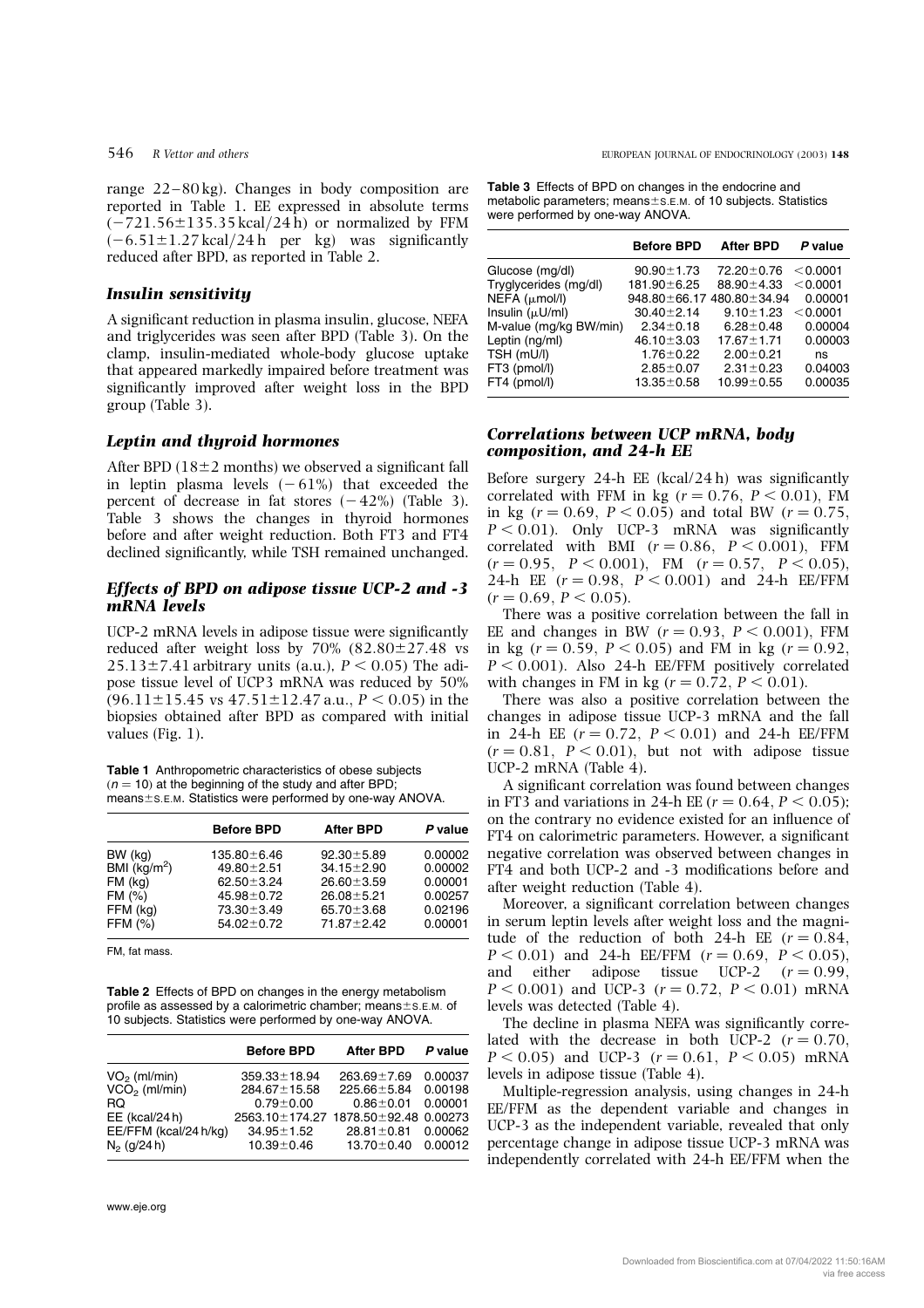

other variables (changes in BMI, insulin, NEFA and Mvalue) were taken into account in a standard regression model (adjusted  $R^2 = 0.89$ ,  $F = 17.73$ ,  $P < 0.05$ ).

# **Discussion**

Metabolic predisposition to obesity might depend not only on initial rates of EE, but also on how this parameter and the underlining control mechanisms change after weight loss. The marked weight loss produced by BPD in morbidly obese subjects significantly reduced FM, FFM and 24-h EE. Metabolic adaptation in post-obese individuals who have returned to a normal BW or have decreased their BW considerably and maintained the weight loss over months is commonly accompanied by a small reduction in EE. This phenomenon might be amplified after a more rapid decrease in BW (27), as in our experimental conditions. However, even small differences in EE can have an important influence on BW over the longterm (1) thus explaining, at least in part, the high rate of weight relapse after dieting in obese people. The decline in total EE strongly depends on changes in RMR that can be explained by a reduction in FFM (4). This is the case also in our experiments in which a significant correlation is present between changes in FFM and 24-h EE. It is widely accepted that skeletal muscle plays the major role in the regulation of RMR in humans (18), but also FM has been considered as a significant, independent predictor of this parameter

Figure 1 Changes in UCP-2 and -3 expression in adipose tissue before and after BPD. (A) RT-PCR products of representative samples of one subject before (b) and after (a) BPD were resolved on agarose gel together with the 100 bp molecular weight ladder (Mw), the 500 bp band of which is present at triple the intensity of the other fragments. (B) UCP mRNA levels means $\pm$ s.E.M.) of ten subjects before and after BPD were compared. Statistics was performed by one-way ANOVA.  $*P < 0.05$ .

(28), therefore we cannot exclude the possibility that relevant modifications in fat mass and in molecular factors controlling fat cell energy metabolism (i.e. UCP-2 and -3) might influence whole-body EE. Before surgery, 24-h EE was closely correlated with BW, BMI, FM and FFM and with the mRNA levels of UCP-3. After weight loss, a positive correlation was also found between the fall in 24-h EE and changes

Table 4 Correlations between the rate of decrease of UCP-2 and -3 expression in adipose tissue and variations in the considered parameters before and after BPD. Statistics was performed by single linear regression analysis.

| Δ                        | $\Delta$ UCP-2 (a.u.) |         | $\Delta$ UCP-3 (a.u.) |           |
|--------------------------|-----------------------|---------|-----------------------|-----------|
|                          | r value               | P value | r value               | P value   |
| BW (kg)                  | $-0.29$               | ns      | 0.72                  | $<$ 0.01  |
| BMI (kg/m <sup>2</sup> ) | $-0.54$               | ns      | 0.52                  | ns        |
| FFM (kg)                 | $-0.75$               | < 0.01  | 0.23                  | ns        |
| FM (kg)                  | 0.17                  | ns      | 0.91                  | < 0.001   |
| EE (kcal/24 h)           | $-0.16$               | ns      | 0.72                  | < 0.01    |
| EE/FFM (kcal/24 h/kg)    | 0.52                  | ns      | 0.81                  | $<$ 0.01  |
| Glucose (mg/dl)          | $-0.80$               | < 0.01  | $-0.75$               | $<$ 0.01  |
| NEFA (µmol/l)            | 0.70                  | < 0.05  | 0.61                  | < 0.05    |
| Insulin $(\mu U/ml)$     | $-0.52$               | ns      | 0.43                  | ns        |
| M-value (mg/kg BW/min)   | 0.40                  | ns      | $-0.62$               | < 0.05    |
| FT3 (pmol/l)             | $-0.50$               | ns      | 0.43                  | ns        |
| FT4 (pmol/l)             | $-0.64$               | < 0.05  | $-0.94$               | $<$ 0.001 |
| TSH (mU/l)               | 0.08                  | ns      | 0.73                  | $<$ 0.01  |
| Leptin (ng/ml)           | 0.99                  | < 0.001 | 0.72                  | $<$ 0.01  |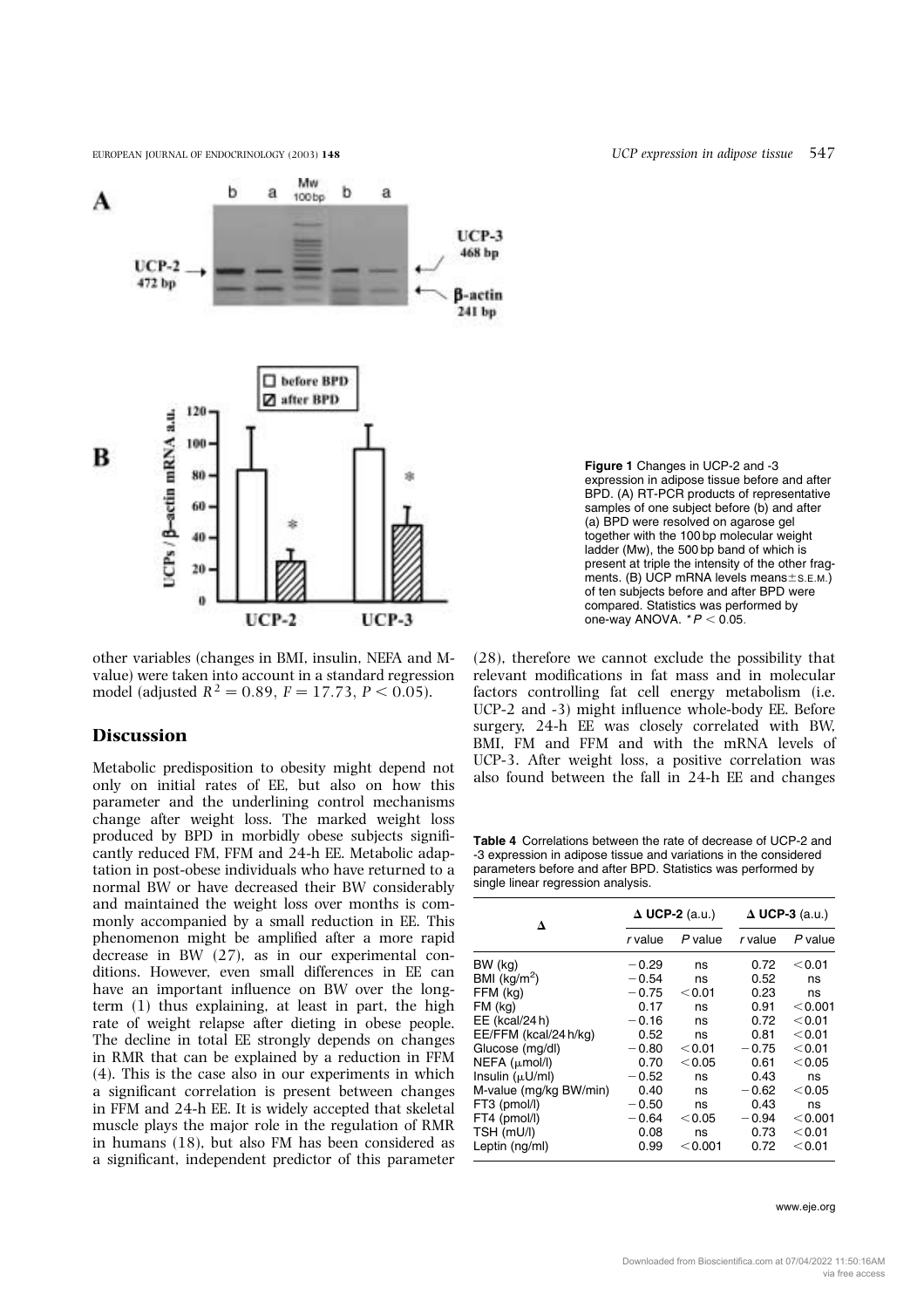in FM and FFM; moreover, a clear reduction in both adipose tissue UCP-2 and -3 mRNA levels was observed, but only the change in adipose tissue UCP-3 mRNA was independently correlated with the decrease in 24-h EE/FFM. However, divergent results have previously been described concerning the correlation between UCP gene expression, BMI and changes in BW (10, 12, 15, 16, 29–31).

It has been reported that the reduction of thermogenesis that occurs during weight loss is somewhat determined by the degree of depletion of the fat stores and that it persists during subsequent weight recovery, with the energy thus conserved being directed at accelerating the refill of the fat stores (32). Lipogenesis and lipolysis in adipose tissue are tightly dependent on ATP levels (33) and the respiratory uncoupling may therefore contribute to the control of fat cell energy metabolism (34–37). As a matter of fact, pharmacological treatments that induce the expression of UCPs in WAT are able to reduce adiposity.

The correlation between changes in the expression of UCP-2 and -3 in WAT and the modifications in fat mass we found are in keeping with this view, even if WAT is not a major thermogenic tissue in humans. Moreover, since UCP-2 is expressed at a much higher level than UCP-3 in adipose tissue it seems questionable if its variations in this organ may play a major role in EE. Nevertheless, in our experimental conditions only changes produced by BPD in adipose tissue UCP-3 mRNA seem to contribute independently to the variation in EE.

However, the putative thermogenetic role of these UCPs has been recently questioned and several findings indicate that NEFA might be involved in the control of UCP expression (13). As a matter of fact, the increased gene expression of UCP-3 in adipose tissue and skeletal muscle in rodents (38, 39) and humans (12) produced by a prolonged fast is probably due to the accompanying increase in circulating NEFA release from adipocytes and their oxidation in muscle.

In our experimental model we observed an important reduction in FM and a concomitant decline in plasma NEFA, thus leading to a decrease in both UCP-2 and -3 adipose tissue expression. In agreement with this view, we recently observed that the increase in circulating NEFA levels during Intralipid plus heparin infusion in healthy subjects increased both UCP-2 and -3 in subcutaneous fat (40). The BPD treatment and the Intralipid infusion represent two different physiological conditions: the former is characterized by an increased release of NEFA from adipocytes to supply muscle energy requirements, while the latter is characterized by an enhanced flux of NEFA preferentially channeled to adipose tissue. Since it has been recently described that, in the fasting state, adipose tissue UCP-2 expression correlated inversely with epigastric venous fatty acids concentration (31), the reduced UCP expression may be considered therefore as the consequence of an increased lipid fuel flux leaving adipose tissue.

Different hormones are known to regulate the mRNA expression of UCPs; leptin, thyroid hormones and  $\beta$ -3adrenergic agonists all appear able to stimulate UCP mRNA expression in adipose tissue (34, 41).

FT3 produces an organ-specific enhancement of UCP-2 and -3 mRNA in rats, namely in the heart, BAT, WAT and skeletal muscle (42, 43). Muscle UCP-3 levels were found to be decreased in hypothyroid rats and increased considerably in hyperthyroid rats (34). Recently it has seen shown that, in humans, a doubling of plasma FT3 levels leads to an up-regulation of UCP-2 and -3 mRNA levels in adipose tissue (44). These data obtained in animals and in humans suggest that UCP-2 and -3 could mediate, at least to some extent, the effects of T3 on energy metabolism (45). We confirmed that changes in FT3 and variations in 24-h EE may be linked together. However, we did not observe any significant correlations between changes in serum concentrations of FT3 and the adipose tissue UCP-2 and -3 mRNA expression, while a significant negative correlation was observed between changes in FT4 and both UCP-2 and -3 modifications. These apparent contradictory results may be explained by the fact that data we collected either before surgery or after weight loss are consistent with an euthyroid status of the patients we analyzed, and we cannot exclude the possibility that a more marked fall in thyroid hormone concentrations may have a different impact on UCP gene expression.

The significant correlation we observed between changes in serum leptin levels and differences in 24-h EE also confirms previous data, even if in this field conflicting results have been obtained. A link between leptin levels and EE was also recently suggested in a group of overweight and obese women in whom a negative correlation between RMR and leptin levels was found after controlling for FM and FFM. Moreover, in a multiple-regression analysis, leptin contributed significantly to RMR, independently of body composition (46). A direct thermogenic effect of leptin was recently demonstrated in skeletal muscle (47), but so far no clear evidence for a direct effect of leptin on adipose energy metabolism has been reported.

In our study we were able to detect a significant correlation between the decrease in serum leptin concentrations after weight loss and either adipose tissue UCP-2 and -3 mRNA levels, thus supporting the idea of a role for leptin in controlling UCP expression also during a remarkable weight loss. As a matter of fact, it has been shown that leptin increases UCP-2 mRNA in pancreatic islets and in WAT (48). Moreover adipose tissue UCP-2 and skeletal muscle UCP-3 mRNA levels were increased upon a central nervous system leptin infusion in rats (49, 50).

In conclusion, the change in 24-h EE observed after BPD was closely correlated with the change in FM and FFM. Prolonged energy restriction caused by BPD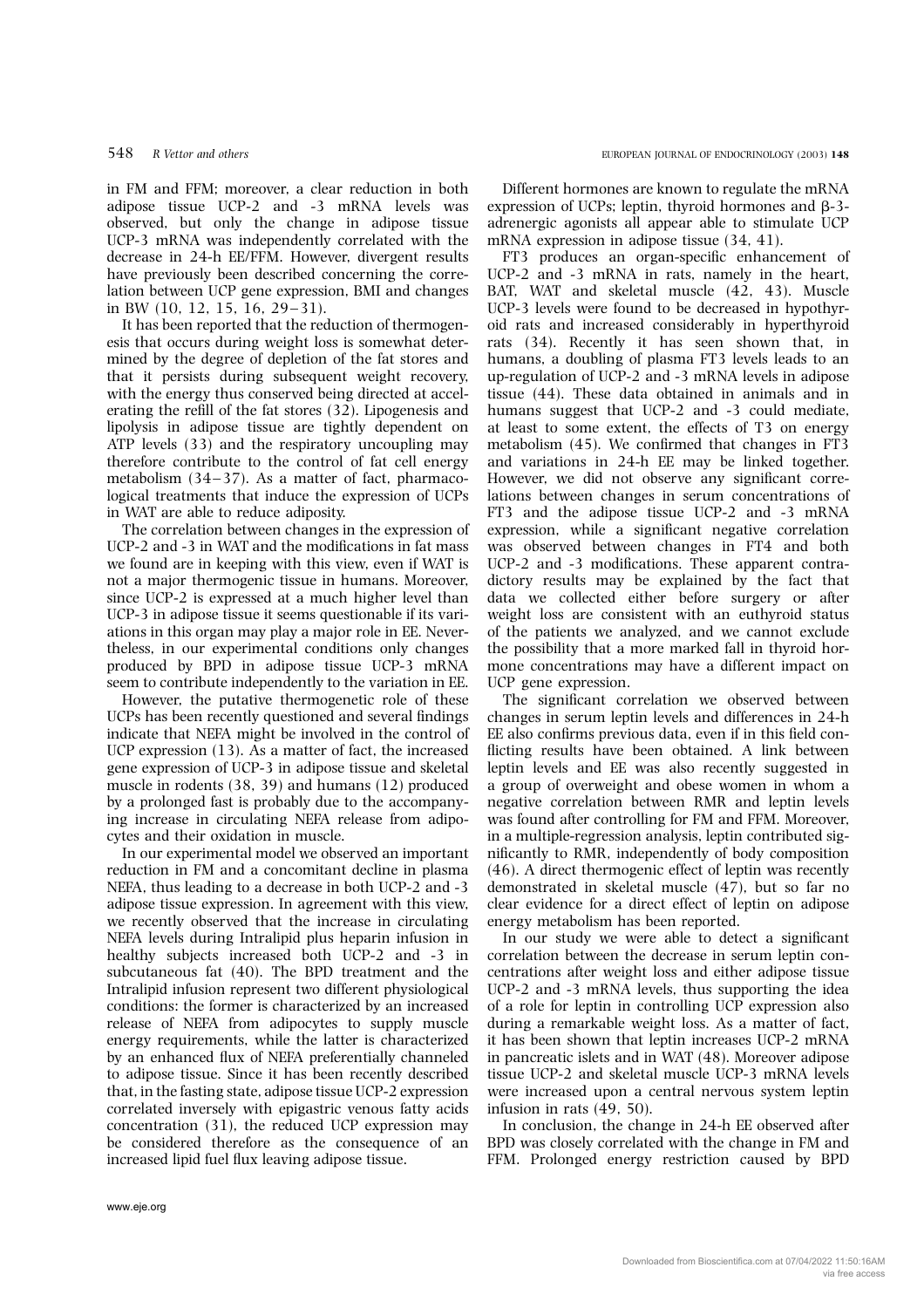and the subsequent weight loss affects both UCP-2 and -3 mRNA in adipose tissue. Changes in UCP-3 expression may contribute to the variation in 24-h EE. However, we cannot exclude the possibility that the decrease in the UCP expression may be simply the result of changes in the fat cell lipid metabolism. Our data further suggest a role for leptin in the control of energy metabolism either directly or through its effects on UCP-2 and -3, whose impact on the development of obesity and whose link with the frequent relapse after dieting still remain to be elucidated.

# Acknowledgements

The excellent technical assistance of Ms Marilena Tormene and Sonia Leandri is greatly appreciated. This work was supported by a grant of MURST (Ministero della Ricerca Scientifica e Tecnologica) no. 2001065883\_003.

# References

- 1 Ravussin E, Lillioja S, Knowler WC, Christin L, Freymond D, Abbott WG et al. Reduced rate of energy expenditure as a risk factor for body-weight gain. New England Journal of Medicine 1988 318 467–472.
- 2 Buscemi S, Caimi G & Verga S. Resting metabolic rate and postabsorptive substrate oxidation in morbidly obese subjects **before and after massive weight loss.** International Journal of Obesity and Related Metabolic Disorders 1996 20 41-46.
- 3 Heshka S, Yang MU, Wang J, Burt P & Pi-Sunyer FX. Weight loss and change in resting metabolic rate. American Journal of Clinical Nutrition 1990 52 981-986.
- 4 Ravussin E, Burnand B, Schutz Y & Jequier E. Energy expenditure before and during energy restriction in obese patients. American Journal of Clinical Nutrition 1985 41 753–759.
- 5 Porter RK. Mitochondrial proton leak: a role for uncoupling proteins 2 and 3? Biochimica et Biophysica Acta 2001 1504 120–127.
- 6 Bouillaud F, Ricquier D, Thibault J & Weissenbach J. Molecular approach to thermogenesis in brown adipose tissue: cDNA cloning of the mitochondrial uncoupling protein. PNAS 1985 82 445–448.
- 7 Lean ME, James WP, Jennings G & Trayhurn P. Brown adipose tissue uncoupling protein content in human infants, children and adults. Clinical Science 1986 71 291–297.
- 8 Fleury C, Neverova M, Collins S, Raimbault S, Champigny O, Levi-Meyrueis C et al. Uncoupling protein-2: a novel gene linked to obesity and hyperinsulinemia. Nature Genetics 1997 15 269–272.
- 9 Boss O, Samec S, Paoloni-Giacobino A, Rossier C, Dulloo A, Seydoux J et al. Uncoupling protein-3: a new member of the mitochondrial carrier family with tissue-specific expression. FEBS Letters 1997 408 39–42.
- 10 Bao S, Kennedy A, Wojciechowski B, Wallace P, Ganaway E & Garvey WT. Expression of mRNAs encoding uncoupling proteins in human skeletal muscle: effects of obesity and diabetes. Diabetes 1998 47 1935–1940.
- 11 Vidal-Puig A, Rosenbaum M, Considine RC, Leibel RL, Dohm GL & Lowell BB. Effects of obesity and stable weight reduction on UCP2 and UCP3 gene expression in humans. Obesity Research 1999 7 133– 140.
- 12 Millet L, Vidal H, Andreelli F, Larrouy D, Riou JP, Ricquier D et al. Increased uncoupling protein-2 and -3 mRNA expression during

fasting in obese and lean humans. Journal of Clinical Investigation 1997 100 2665–2670.

- 13 Giacobino JP. Uncoupling proteins, leptin, and obesity: an updated review. Annals of the New York Academy of Sciences 2002 967 398–402.
- 14 Oberkofler H, Liu YM, Esterbauer H, Hell E, Krempler F & Patsch W. Uncoupling protein-2 gene: reduced mRNA expression in intraperitoneal adipose tissue of obese humans. Diabetologia 1998 41 940– 946.
- 15 Barbe P, Millet L, Larrouy D, Galitzky J, Berlan M, Louvet JP et al. Uncoupling protein-2 messenger ribonucleic acid expression during very-low-calorie diet in obese premenopausal women. Journal of Clinical Endocrinology and Metabolism 1998 83 2450–2453.
- 16 Pedersen SB, Borglum JD, Kristensen K, Norrelund H, Otto J, Jorgensen L et al. Regulation of uncoupling protein (UCP) 2 and 3 in adipose and muscle tissue by fasting and growth hormone treatment in obese humans. International Journal of Obesity and Related Metabolic Disorders 2000 24 968–975.
- 17 Welle SL, Amatruda JM, Forbes GB & Lockwood DH. Resting metabolic rates of obese women after rapid weight loss. Journal of Clinical Endocrinology and Metabolism 1984 59 41–44.
- 18 Zurlo F, Larson K, Bogardus C & Ravussin E. Skeletal muscle metabolism is a major determinant of resting energy expenditure. Journal of Clinical Investigation 1990 86 1423-1427.
- 19 Mingrone G, Henriksen FL, Greco AV, Krogh LN, Capristo E, Gastaldelli A et al. Triglyceride-induced diabetes associated with familial lipoprotein lipase deficiency. Diabetes 1999 48 1258–1263.
- 20 Scopinaro N, Gianetta E, Civalleri D, Bonalumi U & Bachi V. Biliopancreatic bypass for obesity: II. Initial experience in man. British Journal of Surgery 1979 66 618–620.
- 21 Moore FD, Olesen KH, McMurrey JD, Parker HV, Ball MR & Boyden CM. The Body Cell Mass and its Supporting Environment. Philadelphia: WB Saunders, 1963.
- 22 Culebras JM & Moore FD. Total body water and the exchangeable hydrogen. I. Theoretical calculation of nonaqueous exchangeable hydrogen in man. American Journal of Physiology 1977 232 R54–R59.
- 23 Heymsfield SB, Lichtman S, Baumgartner RN, Wang J, Kamen Y, Aliprantis A et al. Body composition of humans: comparison of two improved four-compartment models that differ in expense, technical complexity, and radiation exposure. American Journal of Clinical Nutrition 1990 52 52–58.
- 24 Bonora E, Del Prato S, Bonadonna RC, Gulli G, Solini A, Shank ML et al. Total body fat content and fat topography are associated differently with in vivo glucose metabolism in nonobese and obese nondiabetic women. Diabetes 1992 41 1151–1159.
- 25 Jequier E, Acheson K & Schutz Y. Assessment of energy expenditure and fuel utilization in man. Annual Review of Nutrition 1987 7 187–208.
- 26 DeFronzo RA, Tobin JD & Andres R. Glucose clamp technique: a method for quantifying insulin secretion and resistance. American Journal of Physiology 1979 237 E214-E223.
- 27 Leibel RL, Rosenbaum M & Hirsch J. Changes in energy expenditure resulting from altered body weight. New England Journal of Medicine 1995 332 621–628.
- 28 Nielsen S, Hensrud DD, Romanski S, Levine JA, Burguera B & Jensen MD. Body composition and resting energy expenditure in humans: role of fat, fat-free mass and extracellular fluid. International Journal of Obesity and Related Metabolic Disorders 2000 24 1153–1157.
- 29 Esterbauer H, Oberkofler H, Dallinger G, Breban D, Hell E, Krempler F et al. Uncoupling protein-3 gene expression: reduced skeletal muscle mRNA in obese humans during pronounced weight loss. Diabetologia 1999 42 302–309.
- 30 Schrauwen P, Xia J, Bogardus C, Pratley RE & Ravussin E. Skeletal muscle uncoupling protein 3 expression is a determinant of energy expenditure in Pima Indians. Diabetes 1999 48 146–149.

www.eje.org